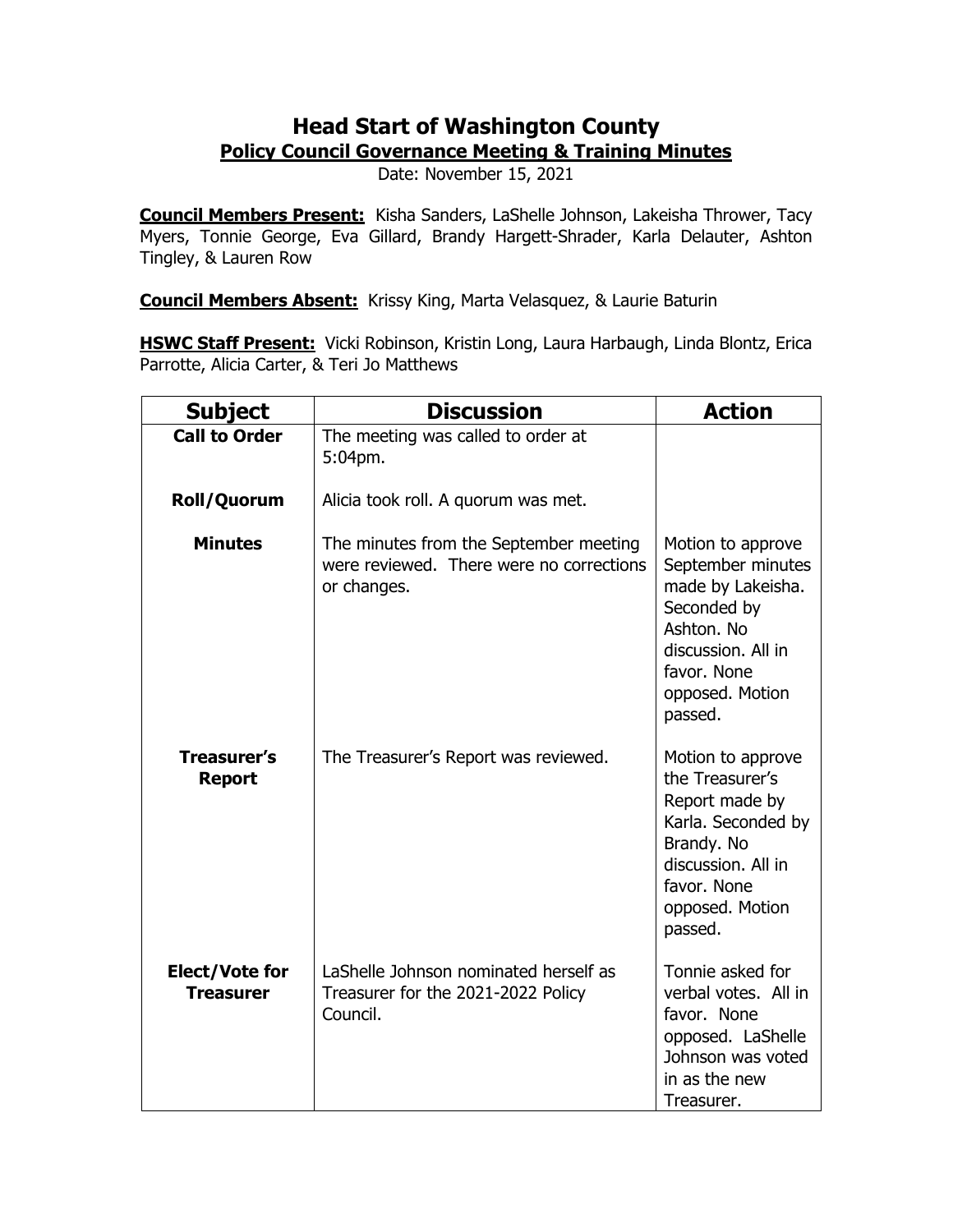| <b>Director's Update</b><br><b>Monthly Report</b> | Vicki reviewed the first Monthly Report of<br>the 2021-2022 Program Year. Enrollment<br>is improving. There were few drops<br>during September. We have a waitlist for<br>both EHS & HS, most are over income<br>children or those not quite age eligible yet.<br>We are receiving a lot of applications.<br>There are 10 homeless families.<br>Attendance for September was good<br>considering COVID. We aim for 85% or<br>above every month. Home Base is having<br>outside, in-person visits but will do virtual,<br>if preferred. Over 10,000 meals were<br>served. We have bused 168 children so<br>far. That is a little low but due to COVID<br>regulations, we still need to keep<br>separation on buses.                                                                                                            | Motion to approve<br>Monthly Report<br>made by LaShelle.<br>Seconded by Karla.<br>No discussion. All<br>in favor. None<br>opposed. Motion<br>passed.         |
|---------------------------------------------------|-------------------------------------------------------------------------------------------------------------------------------------------------------------------------------------------------------------------------------------------------------------------------------------------------------------------------------------------------------------------------------------------------------------------------------------------------------------------------------------------------------------------------------------------------------------------------------------------------------------------------------------------------------------------------------------------------------------------------------------------------------------------------------------------------------------------------------|--------------------------------------------------------------------------------------------------------------------------------------------------------------|
| <b>Finance Reports</b>                            | Vicki reviewed the Financial Reports.<br>- HS/EHS Budget $-2/1-1/31$ is our budget<br>year. In-Kind is still under budget.<br>October and November are usually when<br>volunteer hours increase but due to<br>COVID we cannot have volunteers in<br>centers. We will likely need to apply for a<br>waiver due to being unable to meet the<br>match amount.<br>- CARES Act - The deadline was 9/30/21<br>and we have spent all of these funds.<br>- CRRSA Funds - These funds were used<br>for the Summer Program and will be used<br>for next year's Summer Program for<br>Kindergarten-bound children.<br>- ARP Funds - We have not used much of<br>these funds at this point. We have almost<br>98% left. There are renovations we'd like<br>to do and staff incentives that we will talk<br>more about more in the future. | Motion to approve<br>the Financial<br>Reports made by<br>Karla. Seconded by<br>Brandy. No<br>discussion. All in<br>favor. None<br>opposed. Motion<br>passed. |
| <b>Head Start</b><br><b>Happenings</b>            | Alicia said bags will be going home with<br>students for the Be Thankful Event this<br>week. HSWC will be closed 11/24-11/26<br>in observance of Thanksgiving. The<br>Parent Café is scheduled for 11/17 at MLK<br>as well.                                                                                                                                                                                                                                                                                                                                                                                                                                                                                                                                                                                                   |                                                                                                                                                              |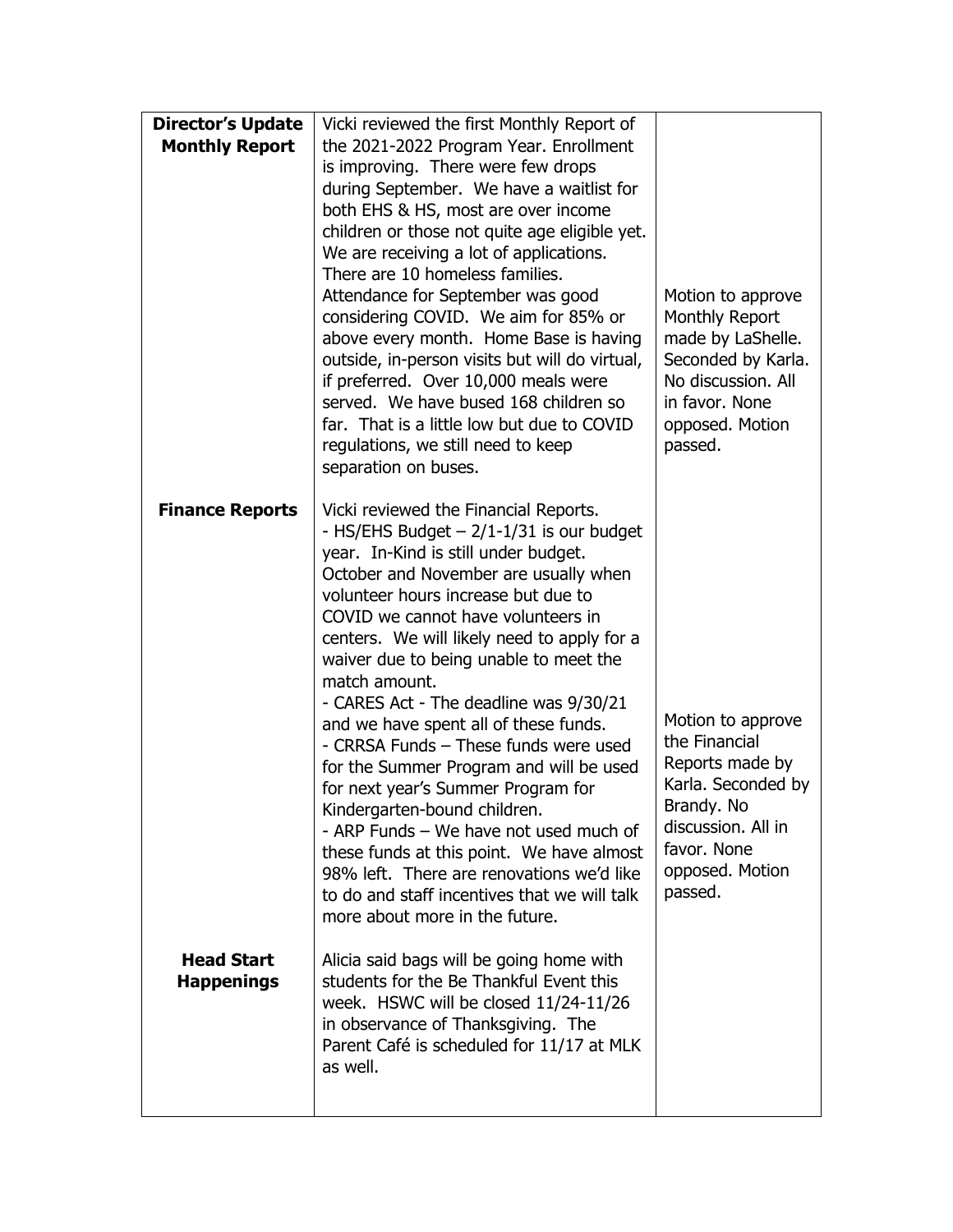| expected vaccine mandate. OHS was<br>specifically mentioned by the President.<br>We know it is coming but we don't have<br>any official guidance from OHS yet. The<br>OSHA mandate is for businesses and<br>organizations with over 100 employees,<br>which also includes HSWC. Religious and<br>medical exemptions are expected. We<br>just did an incentive for staff to be<br>vaccinated and it was successful. Policies<br>and procedures regarding the vaccine<br>mandate are in process and awaiting final<br>details. They will be reviewed by the BOD<br>and an attorney. We expect a January<br>deadline and will keep the Policy Council<br>informed as more information is released.<br><b>New Business</b><br><b>MH Services</b><br>Kristin Long, Behavior Health Manager at<br>HSWC, spoke about Mental Health<br>Services. We have revisited the mental<br>health services procedure and made a few<br>changes to align with our PBIS initiative.<br>We also separated the role of our Mental<br>Health consultant, Dr. Geis. He is<br>observing children in the classroom,<br>meeting with families, etc.<br>Laura reviewed the document sent out<br><b>School Readiness</b><br>Goals/School<br>prior to the meeting and explained how it<br><b>Readiness Report</b><br>was created. We are required by OHS to<br>have School Readiness Goals. It is also<br>part of our agency goals. We must have<br>one for each of the five domains of<br>learning. Managers, parents, & staff are<br>included as well as community<br>representatives. Benchmarks help us see<br>where children should be by comparing to<br>past data. An action plan is developed to<br>include strategies in classrooms, with<br>parents, supplementing curriculum,<br>training staff, etc. There is also a PFCE<br>(Parent Family Community Engagement)<br>component. We are always looking for<br>people to sit in on the meetings if any PC | <b>Vaccine Mandates</b> | Vicki shared the latest update on the |  |
|---------------------------------------------------------------------------------------------------------------------------------------------------------------------------------------------------------------------------------------------------------------------------------------------------------------------------------------------------------------------------------------------------------------------------------------------------------------------------------------------------------------------------------------------------------------------------------------------------------------------------------------------------------------------------------------------------------------------------------------------------------------------------------------------------------------------------------------------------------------------------------------------------------------------------------------------------------------------------------------------------------------------------------------------------------------------------------------------------------------------------------------------------------------------------------------------------------------------------------------------------------------------------------------------------------------------------------------------------------------------------------------------------------------------------------------------------------------------------------------------------------------------------------------------------------------------------------------------------------------------------------------------------------------------------------------------------------------------------------------------------------------------------------------------------------------------------------------------------------------------------------------------------------------------------------------|-------------------------|---------------------------------------|--|
|                                                                                                                                                                                                                                                                                                                                                                                                                                                                                                                                                                                                                                                                                                                                                                                                                                                                                                                                                                                                                                                                                                                                                                                                                                                                                                                                                                                                                                                                                                                                                                                                                                                                                                                                                                                                                                                                                                                                       |                         |                                       |  |
|                                                                                                                                                                                                                                                                                                                                                                                                                                                                                                                                                                                                                                                                                                                                                                                                                                                                                                                                                                                                                                                                                                                                                                                                                                                                                                                                                                                                                                                                                                                                                                                                                                                                                                                                                                                                                                                                                                                                       |                         |                                       |  |
|                                                                                                                                                                                                                                                                                                                                                                                                                                                                                                                                                                                                                                                                                                                                                                                                                                                                                                                                                                                                                                                                                                                                                                                                                                                                                                                                                                                                                                                                                                                                                                                                                                                                                                                                                                                                                                                                                                                                       |                         |                                       |  |
|                                                                                                                                                                                                                                                                                                                                                                                                                                                                                                                                                                                                                                                                                                                                                                                                                                                                                                                                                                                                                                                                                                                                                                                                                                                                                                                                                                                                                                                                                                                                                                                                                                                                                                                                                                                                                                                                                                                                       |                         |                                       |  |
|                                                                                                                                                                                                                                                                                                                                                                                                                                                                                                                                                                                                                                                                                                                                                                                                                                                                                                                                                                                                                                                                                                                                                                                                                                                                                                                                                                                                                                                                                                                                                                                                                                                                                                                                                                                                                                                                                                                                       |                         |                                       |  |
|                                                                                                                                                                                                                                                                                                                                                                                                                                                                                                                                                                                                                                                                                                                                                                                                                                                                                                                                                                                                                                                                                                                                                                                                                                                                                                                                                                                                                                                                                                                                                                                                                                                                                                                                                                                                                                                                                                                                       |                         |                                       |  |
|                                                                                                                                                                                                                                                                                                                                                                                                                                                                                                                                                                                                                                                                                                                                                                                                                                                                                                                                                                                                                                                                                                                                                                                                                                                                                                                                                                                                                                                                                                                                                                                                                                                                                                                                                                                                                                                                                                                                       |                         |                                       |  |
|                                                                                                                                                                                                                                                                                                                                                                                                                                                                                                                                                                                                                                                                                                                                                                                                                                                                                                                                                                                                                                                                                                                                                                                                                                                                                                                                                                                                                                                                                                                                                                                                                                                                                                                                                                                                                                                                                                                                       |                         |                                       |  |
|                                                                                                                                                                                                                                                                                                                                                                                                                                                                                                                                                                                                                                                                                                                                                                                                                                                                                                                                                                                                                                                                                                                                                                                                                                                                                                                                                                                                                                                                                                                                                                                                                                                                                                                                                                                                                                                                                                                                       |                         |                                       |  |
|                                                                                                                                                                                                                                                                                                                                                                                                                                                                                                                                                                                                                                                                                                                                                                                                                                                                                                                                                                                                                                                                                                                                                                                                                                                                                                                                                                                                                                                                                                                                                                                                                                                                                                                                                                                                                                                                                                                                       |                         |                                       |  |
|                                                                                                                                                                                                                                                                                                                                                                                                                                                                                                                                                                                                                                                                                                                                                                                                                                                                                                                                                                                                                                                                                                                                                                                                                                                                                                                                                                                                                                                                                                                                                                                                                                                                                                                                                                                                                                                                                                                                       |                         |                                       |  |
|                                                                                                                                                                                                                                                                                                                                                                                                                                                                                                                                                                                                                                                                                                                                                                                                                                                                                                                                                                                                                                                                                                                                                                                                                                                                                                                                                                                                                                                                                                                                                                                                                                                                                                                                                                                                                                                                                                                                       |                         |                                       |  |
|                                                                                                                                                                                                                                                                                                                                                                                                                                                                                                                                                                                                                                                                                                                                                                                                                                                                                                                                                                                                                                                                                                                                                                                                                                                                                                                                                                                                                                                                                                                                                                                                                                                                                                                                                                                                                                                                                                                                       |                         |                                       |  |
|                                                                                                                                                                                                                                                                                                                                                                                                                                                                                                                                                                                                                                                                                                                                                                                                                                                                                                                                                                                                                                                                                                                                                                                                                                                                                                                                                                                                                                                                                                                                                                                                                                                                                                                                                                                                                                                                                                                                       |                         |                                       |  |
|                                                                                                                                                                                                                                                                                                                                                                                                                                                                                                                                                                                                                                                                                                                                                                                                                                                                                                                                                                                                                                                                                                                                                                                                                                                                                                                                                                                                                                                                                                                                                                                                                                                                                                                                                                                                                                                                                                                                       |                         |                                       |  |
|                                                                                                                                                                                                                                                                                                                                                                                                                                                                                                                                                                                                                                                                                                                                                                                                                                                                                                                                                                                                                                                                                                                                                                                                                                                                                                                                                                                                                                                                                                                                                                                                                                                                                                                                                                                                                                                                                                                                       |                         |                                       |  |
|                                                                                                                                                                                                                                                                                                                                                                                                                                                                                                                                                                                                                                                                                                                                                                                                                                                                                                                                                                                                                                                                                                                                                                                                                                                                                                                                                                                                                                                                                                                                                                                                                                                                                                                                                                                                                                                                                                                                       |                         |                                       |  |
|                                                                                                                                                                                                                                                                                                                                                                                                                                                                                                                                                                                                                                                                                                                                                                                                                                                                                                                                                                                                                                                                                                                                                                                                                                                                                                                                                                                                                                                                                                                                                                                                                                                                                                                                                                                                                                                                                                                                       |                         |                                       |  |
|                                                                                                                                                                                                                                                                                                                                                                                                                                                                                                                                                                                                                                                                                                                                                                                                                                                                                                                                                                                                                                                                                                                                                                                                                                                                                                                                                                                                                                                                                                                                                                                                                                                                                                                                                                                                                                                                                                                                       |                         |                                       |  |
|                                                                                                                                                                                                                                                                                                                                                                                                                                                                                                                                                                                                                                                                                                                                                                                                                                                                                                                                                                                                                                                                                                                                                                                                                                                                                                                                                                                                                                                                                                                                                                                                                                                                                                                                                                                                                                                                                                                                       |                         |                                       |  |
|                                                                                                                                                                                                                                                                                                                                                                                                                                                                                                                                                                                                                                                                                                                                                                                                                                                                                                                                                                                                                                                                                                                                                                                                                                                                                                                                                                                                                                                                                                                                                                                                                                                                                                                                                                                                                                                                                                                                       |                         |                                       |  |
|                                                                                                                                                                                                                                                                                                                                                                                                                                                                                                                                                                                                                                                                                                                                                                                                                                                                                                                                                                                                                                                                                                                                                                                                                                                                                                                                                                                                                                                                                                                                                                                                                                                                                                                                                                                                                                                                                                                                       |                         |                                       |  |
|                                                                                                                                                                                                                                                                                                                                                                                                                                                                                                                                                                                                                                                                                                                                                                                                                                                                                                                                                                                                                                                                                                                                                                                                                                                                                                                                                                                                                                                                                                                                                                                                                                                                                                                                                                                                                                                                                                                                       |                         |                                       |  |
|                                                                                                                                                                                                                                                                                                                                                                                                                                                                                                                                                                                                                                                                                                                                                                                                                                                                                                                                                                                                                                                                                                                                                                                                                                                                                                                                                                                                                                                                                                                                                                                                                                                                                                                                                                                                                                                                                                                                       |                         |                                       |  |
|                                                                                                                                                                                                                                                                                                                                                                                                                                                                                                                                                                                                                                                                                                                                                                                                                                                                                                                                                                                                                                                                                                                                                                                                                                                                                                                                                                                                                                                                                                                                                                                                                                                                                                                                                                                                                                                                                                                                       |                         |                                       |  |
|                                                                                                                                                                                                                                                                                                                                                                                                                                                                                                                                                                                                                                                                                                                                                                                                                                                                                                                                                                                                                                                                                                                                                                                                                                                                                                                                                                                                                                                                                                                                                                                                                                                                                                                                                                                                                                                                                                                                       |                         |                                       |  |
|                                                                                                                                                                                                                                                                                                                                                                                                                                                                                                                                                                                                                                                                                                                                                                                                                                                                                                                                                                                                                                                                                                                                                                                                                                                                                                                                                                                                                                                                                                                                                                                                                                                                                                                                                                                                                                                                                                                                       |                         |                                       |  |
|                                                                                                                                                                                                                                                                                                                                                                                                                                                                                                                                                                                                                                                                                                                                                                                                                                                                                                                                                                                                                                                                                                                                                                                                                                                                                                                                                                                                                                                                                                                                                                                                                                                                                                                                                                                                                                                                                                                                       |                         |                                       |  |
|                                                                                                                                                                                                                                                                                                                                                                                                                                                                                                                                                                                                                                                                                                                                                                                                                                                                                                                                                                                                                                                                                                                                                                                                                                                                                                                                                                                                                                                                                                                                                                                                                                                                                                                                                                                                                                                                                                                                       |                         |                                       |  |
|                                                                                                                                                                                                                                                                                                                                                                                                                                                                                                                                                                                                                                                                                                                                                                                                                                                                                                                                                                                                                                                                                                                                                                                                                                                                                                                                                                                                                                                                                                                                                                                                                                                                                                                                                                                                                                                                                                                                       |                         |                                       |  |
|                                                                                                                                                                                                                                                                                                                                                                                                                                                                                                                                                                                                                                                                                                                                                                                                                                                                                                                                                                                                                                                                                                                                                                                                                                                                                                                                                                                                                                                                                                                                                                                                                                                                                                                                                                                                                                                                                                                                       |                         |                                       |  |
|                                                                                                                                                                                                                                                                                                                                                                                                                                                                                                                                                                                                                                                                                                                                                                                                                                                                                                                                                                                                                                                                                                                                                                                                                                                                                                                                                                                                                                                                                                                                                                                                                                                                                                                                                                                                                                                                                                                                       |                         |                                       |  |
|                                                                                                                                                                                                                                                                                                                                                                                                                                                                                                                                                                                                                                                                                                                                                                                                                                                                                                                                                                                                                                                                                                                                                                                                                                                                                                                                                                                                                                                                                                                                                                                                                                                                                                                                                                                                                                                                                                                                       |                         |                                       |  |
|                                                                                                                                                                                                                                                                                                                                                                                                                                                                                                                                                                                                                                                                                                                                                                                                                                                                                                                                                                                                                                                                                                                                                                                                                                                                                                                                                                                                                                                                                                                                                                                                                                                                                                                                                                                                                                                                                                                                       |                         |                                       |  |
|                                                                                                                                                                                                                                                                                                                                                                                                                                                                                                                                                                                                                                                                                                                                                                                                                                                                                                                                                                                                                                                                                                                                                                                                                                                                                                                                                                                                                                                                                                                                                                                                                                                                                                                                                                                                                                                                                                                                       |                         |                                       |  |
|                                                                                                                                                                                                                                                                                                                                                                                                                                                                                                                                                                                                                                                                                                                                                                                                                                                                                                                                                                                                                                                                                                                                                                                                                                                                                                                                                                                                                                                                                                                                                                                                                                                                                                                                                                                                                                                                                                                                       |                         |                                       |  |
|                                                                                                                                                                                                                                                                                                                                                                                                                                                                                                                                                                                                                                                                                                                                                                                                                                                                                                                                                                                                                                                                                                                                                                                                                                                                                                                                                                                                                                                                                                                                                                                                                                                                                                                                                                                                                                                                                                                                       |                         |                                       |  |
|                                                                                                                                                                                                                                                                                                                                                                                                                                                                                                                                                                                                                                                                                                                                                                                                                                                                                                                                                                                                                                                                                                                                                                                                                                                                                                                                                                                                                                                                                                                                                                                                                                                                                                                                                                                                                                                                                                                                       |                         |                                       |  |
|                                                                                                                                                                                                                                                                                                                                                                                                                                                                                                                                                                                                                                                                                                                                                                                                                                                                                                                                                                                                                                                                                                                                                                                                                                                                                                                                                                                                                                                                                                                                                                                                                                                                                                                                                                                                                                                                                                                                       |                         |                                       |  |
|                                                                                                                                                                                                                                                                                                                                                                                                                                                                                                                                                                                                                                                                                                                                                                                                                                                                                                                                                                                                                                                                                                                                                                                                                                                                                                                                                                                                                                                                                                                                                                                                                                                                                                                                                                                                                                                                                                                                       |                         |                                       |  |
|                                                                                                                                                                                                                                                                                                                                                                                                                                                                                                                                                                                                                                                                                                                                                                                                                                                                                                                                                                                                                                                                                                                                                                                                                                                                                                                                                                                                                                                                                                                                                                                                                                                                                                                                                                                                                                                                                                                                       |                         |                                       |  |
|                                                                                                                                                                                                                                                                                                                                                                                                                                                                                                                                                                                                                                                                                                                                                                                                                                                                                                                                                                                                                                                                                                                                                                                                                                                                                                                                                                                                                                                                                                                                                                                                                                                                                                                                                                                                                                                                                                                                       |                         |                                       |  |
|                                                                                                                                                                                                                                                                                                                                                                                                                                                                                                                                                                                                                                                                                                                                                                                                                                                                                                                                                                                                                                                                                                                                                                                                                                                                                                                                                                                                                                                                                                                                                                                                                                                                                                                                                                                                                                                                                                                                       |                         |                                       |  |
|                                                                                                                                                                                                                                                                                                                                                                                                                                                                                                                                                                                                                                                                                                                                                                                                                                                                                                                                                                                                                                                                                                                                                                                                                                                                                                                                                                                                                                                                                                                                                                                                                                                                                                                                                                                                                                                                                                                                       |                         |                                       |  |
|                                                                                                                                                                                                                                                                                                                                                                                                                                                                                                                                                                                                                                                                                                                                                                                                                                                                                                                                                                                                                                                                                                                                                                                                                                                                                                                                                                                                                                                                                                                                                                                                                                                                                                                                                                                                                                                                                                                                       |                         | members are interested.               |  |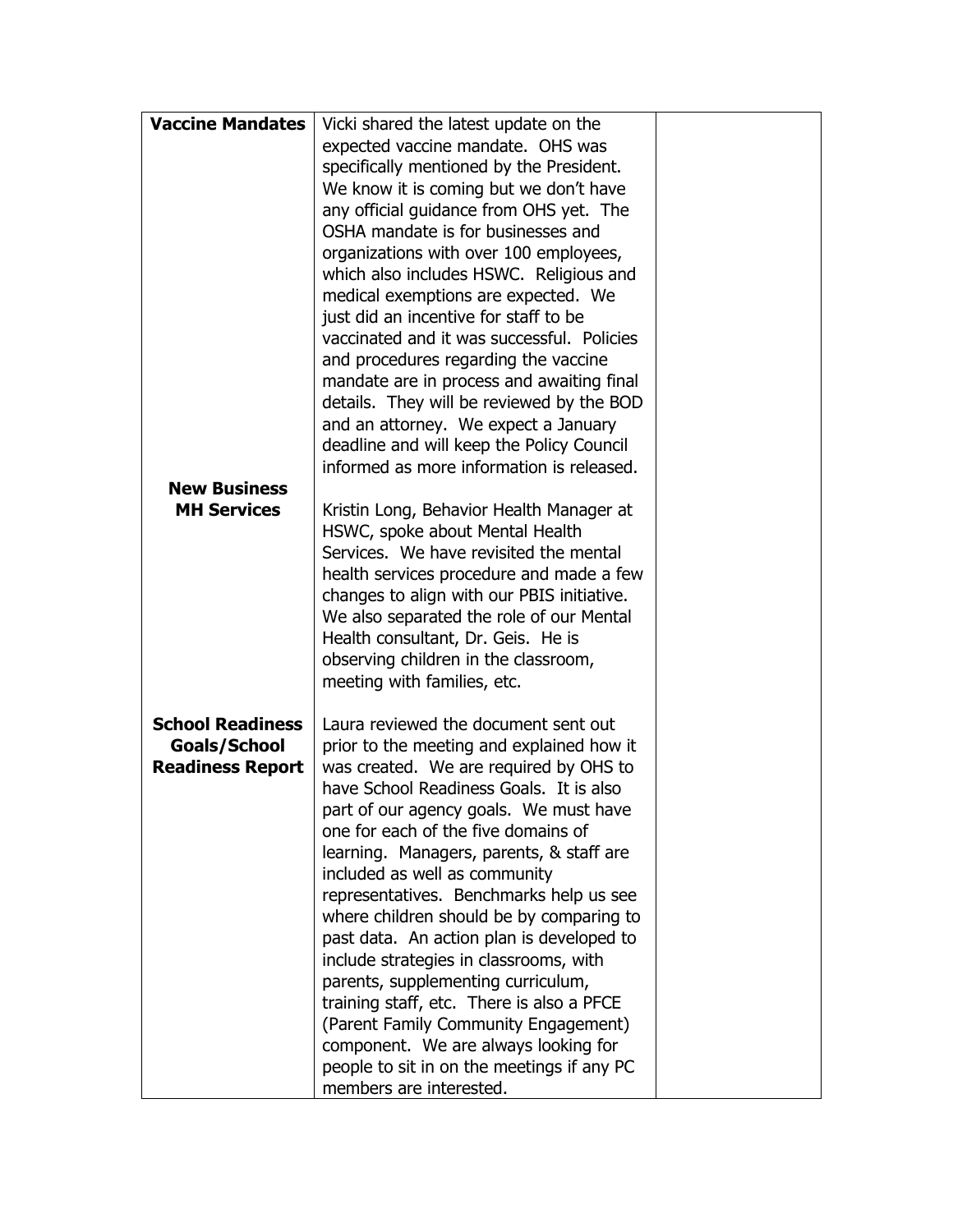| <b>Self-Assessment</b>   | Erica reviewed this year's Self-Assessment                                         |  |
|--------------------------|------------------------------------------------------------------------------------|--|
| <b>Review</b>            | report highlights and explained the                                                |  |
|                          | process to the new members. Teams                                                  |  |
|                          | consists of staff, parents, community                                              |  |
|                          | partners, etc. Highlights included: PBIS                                           |  |
|                          | implementation, staff retention incentives,                                        |  |
|                          | cost savings with health insurance,                                                |  |
|                          | recruitments ideas due to COVID                                                    |  |
|                          | challenges, new bus, data transparency                                             |  |
|                          | training, hiring a Behavior Specialist, &                                          |  |
|                          | staff wellness to include new exercise &                                           |  |
|                          | yoga classes coming in 2022.                                                       |  |
|                          |                                                                                    |  |
| <b>PIR Update</b>        | Vicki explained the PIR and what is<br>included. The Program Information           |  |
|                          | Report is submitted annually in August.                                            |  |
|                          | HSWC submits two reports, one for HS                                               |  |
|                          | and one for EHS. After submission, we                                              |  |
|                          | get a snapshot view that was reviewed.                                             |  |
| <b>Old Business</b>      |                                                                                    |  |
| <b>Confidentiality</b>   | Alicia reminded everyone about the                                                 |  |
| <b>Policy, Standards</b> | Confidentiality Policy, Standards of                                               |  |
| of Conduct, &            | Conduct, & Conflict of Interest documents                                          |  |
| <b>Conflict of</b>       | that were previously mailed. They need to                                          |  |
| <b>Interest Mail</b>     | be signed and sent back.                                                           |  |
|                          |                                                                                    |  |
| Program                  | Alicia took the training and learned some                                          |  |
| Governance               | additions that should be made to the PC                                            |  |
| <b>Training</b>          | by-laws regarding how we hold our                                                  |  |
|                          | meetings. She will complete the wording<br>and send it out next week to review. It |  |
|                          | will be brought to the December PC                                                 |  |
|                          | meeting for approval.                                                              |  |
|                          |                                                                                    |  |
| <b>Posting Minutes</b>   | Alicia said we typically post the PC minutes                                       |  |
|                          | in the sites for all parents, however, with                                        |  |
|                          | COVID we are thinking of putting them on                                           |  |
|                          | Class Dojo so more people could see                                                |  |
|                          | them. If you have an issue with your                                               |  |
|                          | name appearing on the minutes on Class                                             |  |
|                          | Dojo, email Alicia and we will black out                                           |  |
|                          | your name.                                                                         |  |
|                          |                                                                                    |  |
| <b>Personnel Update</b>  | Linda said two new staff started today, a                                          |  |
|                          | 2-yr old teacher at MLK and part time<br>permanent substitute. We will be doing    |  |
|                          |                                                                                    |  |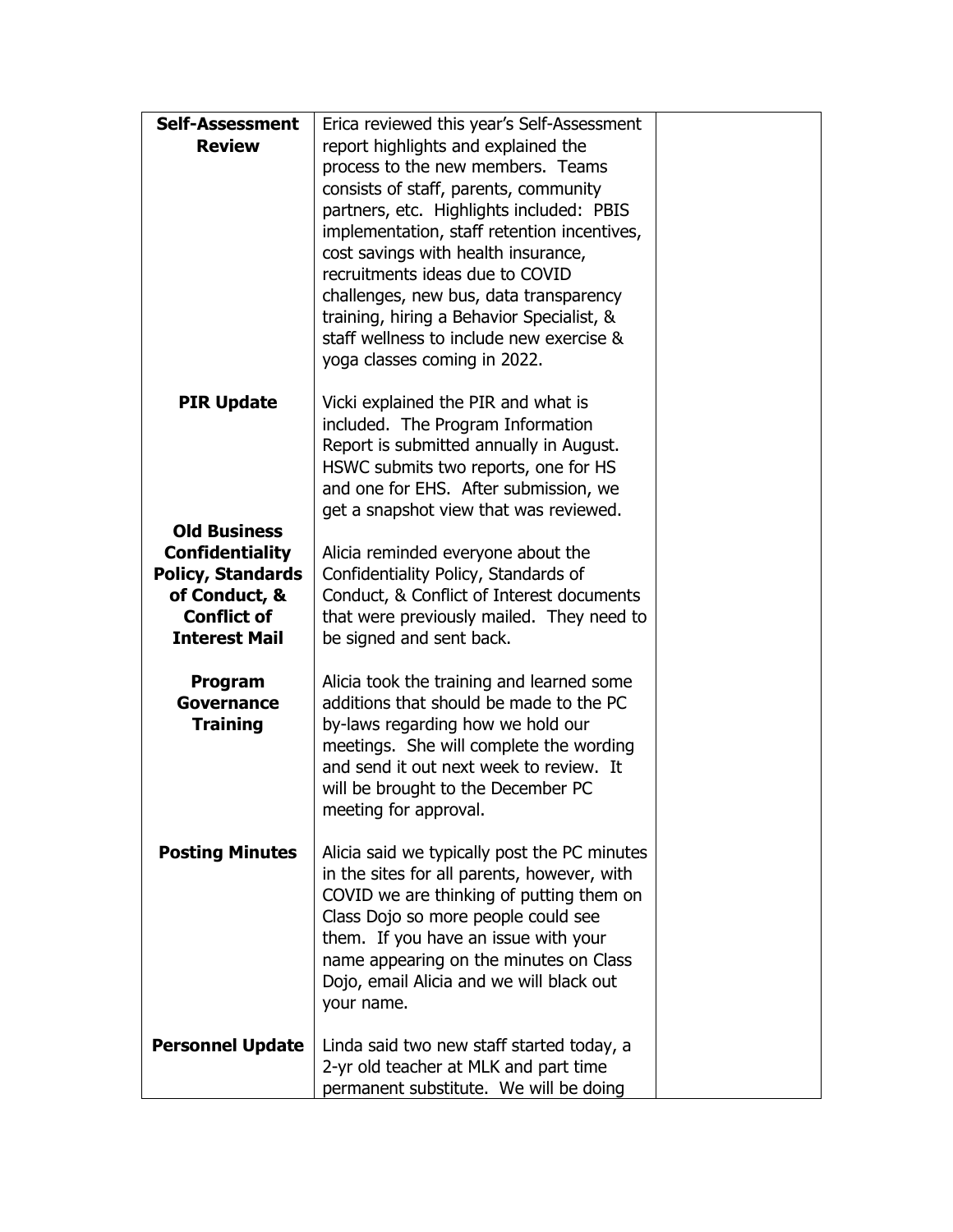|                                                       | interviews for FA at Shriver tomorrow and<br>interviews for maintenance on Thursday.<br>We need bus drivers, full time and part<br>time. We have three TA positions, one at<br>MLK and two at Elgin. We also have a<br>resource assistant position at Shriver.<br>Regarding recruitment, IT just started<br>sending out our job openings on Class<br>Dojo this month so all parents could see<br>them. |                                     |
|-------------------------------------------------------|--------------------------------------------------------------------------------------------------------------------------------------------------------------------------------------------------------------------------------------------------------------------------------------------------------------------------------------------------------------------------------------------------------|-------------------------------------|
| <b>MSDE</b><br><b>Accreditation</b><br><b>Updates</b> | Laura said all sites are accredited. They<br>are also all overdue due to COVID. MSDE<br>has given until January of 2023 to<br>complete. Visits are starting to happen<br>again so we will be moving forward.                                                                                                                                                                                           |                                     |
| <b>Next Meeting</b>                                   | The next meeting is scheduled for<br>December 6, $2021 - 5$ pm – virtually.                                                                                                                                                                                                                                                                                                                            |                                     |
| <b>Meeting</b><br><b>Adjourned</b>                    | The meeting was adjourned at 6:08pm.<br>Documents Provided:<br>- Agenda November 15, 2021<br>- 101821 Policy Council Meeting Minutes<br>- PC Treasury November 15, 2021<br>- HS PIR Snapshot<br>- EHS PIR Snapshot<br>- I2 Self-Assessment Report 2021<br>- Mental Health Services Procedure 2021<br>- SR Goals and Action Plan 21-22<br>- Sep 21 HS and EHS Combined Budget                           |                                     |
|                                                       |                                                                                                                                                                                                                                                                                                                                                                                                        | Motion to adjourn<br>made by Karla. |